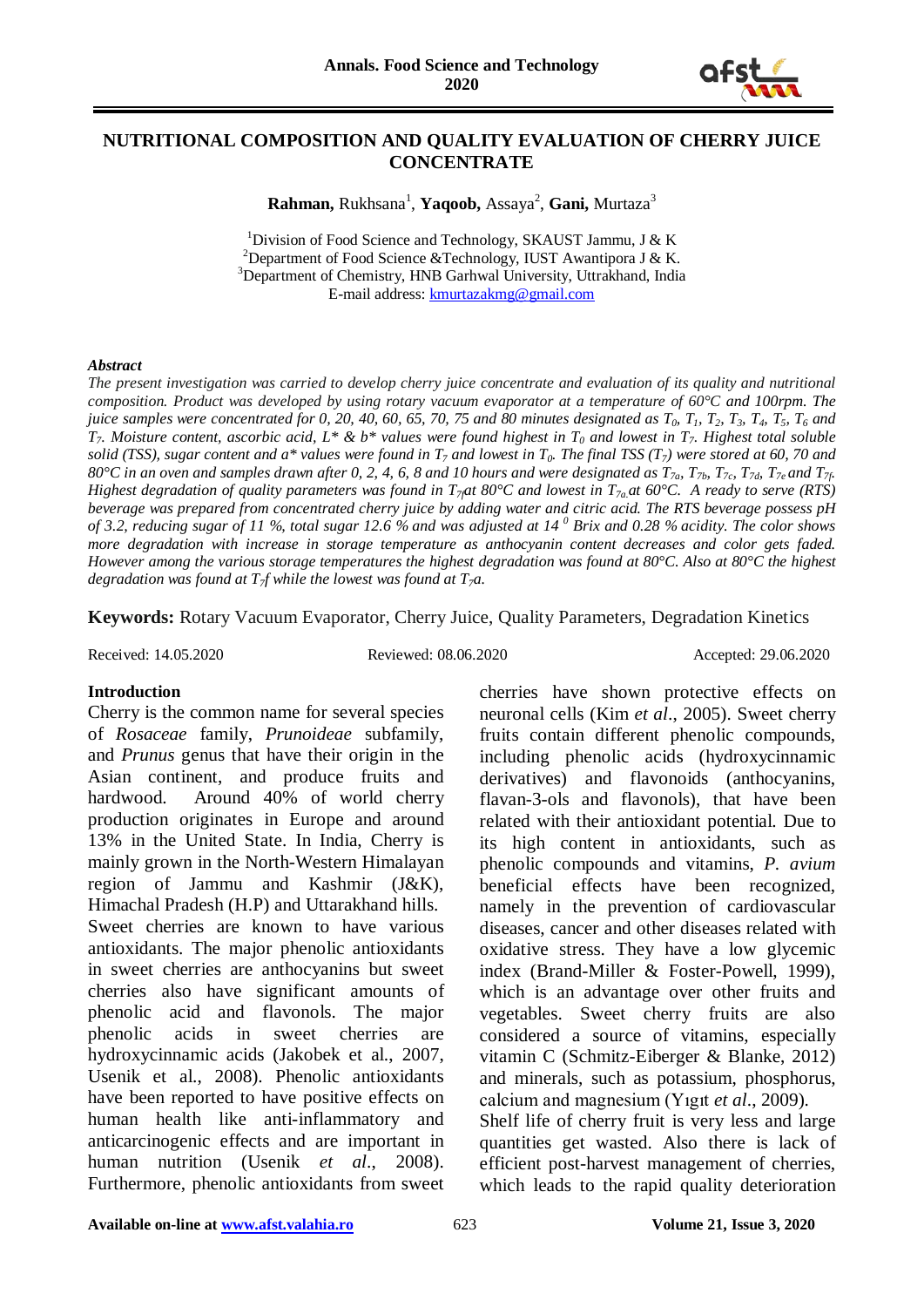

and sudden glut in the market. Various products prepared from cherries are juice, frozen cherries, dehydrated cherries, canned products, cherry jam, cherry juice concentrate, cherry juice powder, cherry bars and cherry candies (Imtiyaz *et al*., 2015).

The concentration of juices may be employed as flavouring materials in some food products besides consumption after reconstitution in time of rarity (Abd El-Fadeel, 1981). Evaporation of excess water in fruit juices is considered to be the most economical and most widely used method of concentration. The objectives of the present investigation were (a) to study the effect of concentration time on quality parameters of cherry juice concentrate prepared by vacuum evaporation. (b) To study the degradation kinetics of cherry juice concentrate at different storage temperatures. (c) To prepare ready-to-serve beverage from cherry juice concentrate.

# **MATERIAL AND METHODS Procurement of raw material**

Fresh, ripe and sound fruits of cherry cultivar Makhmali devoid of any microbial infection or mechanical fissures were procured from local market of Pulwama and then bought to the Food processing and Training centre of Islamic university of Science and Technology, Awantipora for further processing.

# **Grading of fruit**

The fruit was graded on the bases of colour into three grades i.e. dark red, medium red and slight red which is done visually. The fruit length, width and weight were measured and then TSS, pH, acidity and colour of each grade was measured.

# **Physical observations**

# *Fruit weight*

A representative sample of 30 fruits from each grade in triplicate was weighed on an electric balance and average fruit weight calculated.

# *Fruit dimensions*

Fruit length and diameter were recorded on representative samples of five fruits from each grade in triplicate using Vernier caliper.

# **Preparation of fresh cherry juice**

Fresh fruits were washed in the cold tap water and drained. The fruit juice was extracted by hot break method followed by hydraulic press. The juice yield was measured and recorded as weight/weight of pulp. The juice was heated to 85˚C for 10 minutes to inactivate the enzymes and cooled.

## **Centrifugation of cherry juice**

Cherry juice was centrifuged (Remi centrifuge) at 3000 rpm for 10 minutes. This was done to get clear juice which was free from sediments.

# **Preparation of concentrate**

Juice was concentrated by rotary vacuum evaporator (IKA HB10) at temperature of 60 °C for 20, 40, 60, 65, 70, 75 and 80 minutes at 100 rpm.

## **Degradation kinetics of cherry concentrate**

Thermal degradation of cherry concentrate was studied in 66.8˚Brix concentrate at 60, 70 and 80°C. Aliquots of 10 ml samples were put into screw-cap test tubes to prevent evaporation and these tubes were designated as  $T_7a$ ,  $T_7b$ ,  $T_7c$ ,  $T_7d$ ,  $T_7e$  and  $T_7f$  and were placed into preheated oven to a given temperature. At regular time intervals (0, 2, 4, 6, 8 and 10 hour), samples were removed from the oven and rapidly cooled by plunging into an ice tray to stop further degradation. All the quality parameters were measured immediately.

#### **Preparation of ready-to-serve (RTS) beverages**

The concentrated cherry juice was used to prepare ready to serve beverage by adding water and citric acid. The beverage was adjusted to 14˚Brix and 0.28% acidity. The blended juice was heated to 90˚c for 2 minutes and filled in sterilized bottles and sealed by crown corking. The sealed bottles were allowed to cool overnight at room temperature.

# **Methods**

#### *Moisture (%)*

Moisture was determined by AOAC (2000) *Sugars, reducing sugars and total sugars (%)*

These were estimated by Lane and Eynon's (1932) volumetric method.

# *Acidity (g/100)*

Titratable acidity was determined by titration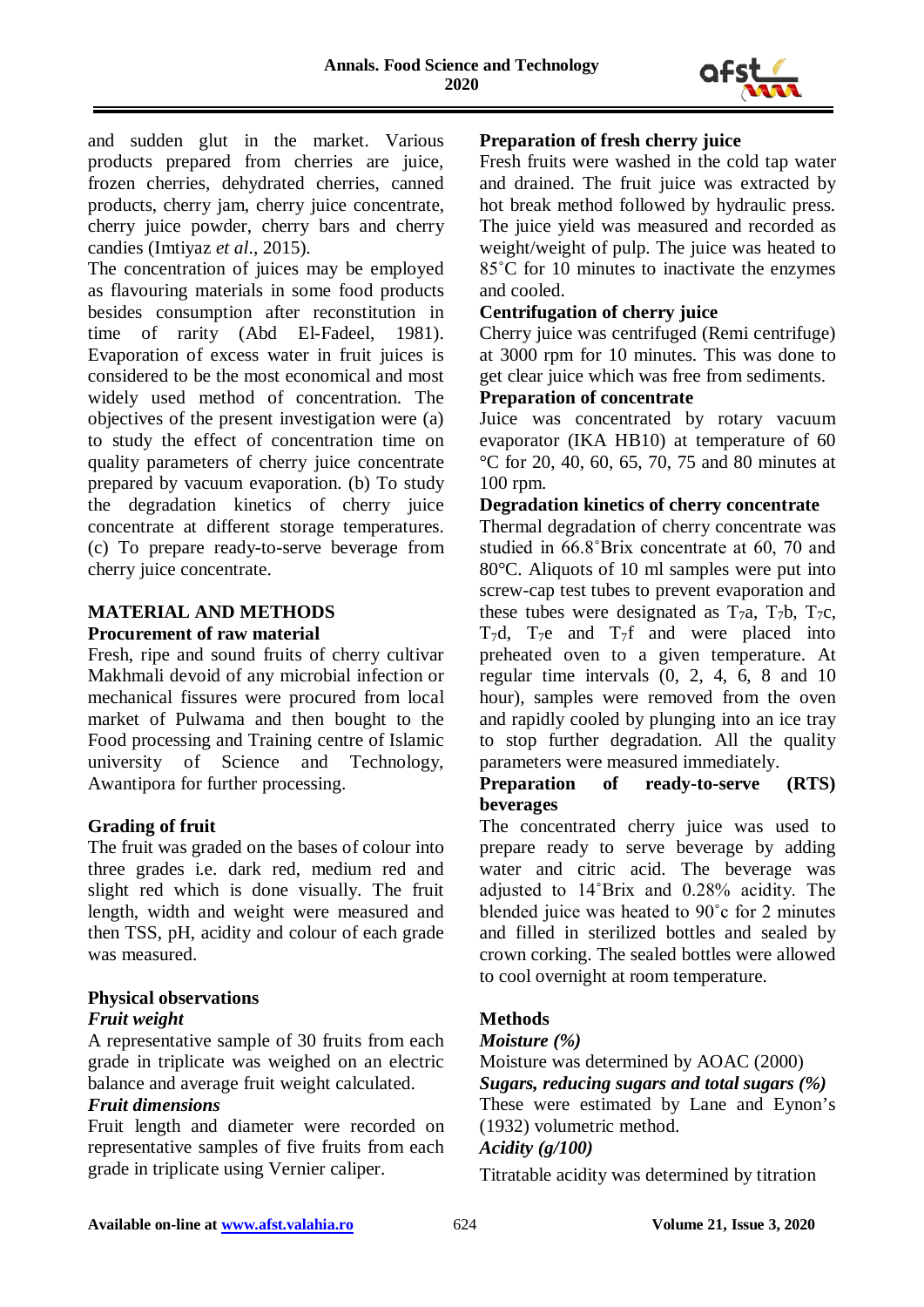

and values are expressed as maleic acid (Ranganna, 1986).

# *pH*

This was carried out using Pearson's method.

# *Determination of Total Soluble Solids (˚Brix)*

It was determined in accordance with AOAC (2000).

# *Colour (L\* a\* b\* )*

Color analysis of hot air dried tomato slices was done by using Hunter Lab Colorimeter (Model SM-3001476 Micro Sensors, N. York). *Total solids (%)*

Total Solids were calculated using the formula:

Per cent total solids  $= 100$ - per cent moisture content.

## *Determination of total phenolic content*

Total phenolic content (TPC) of sample was determined according to the Folin-Ciocalteau method.

## *Determination of Ascorbic Acid (mg/100)*

Ascorbic acid was determined according to the method of Klein and Perry (1982).

*Determination of Anthocyanin content (mg/100)*

#### *Reagents:*

Ethanolic HCl solution prepare by mixing 95% ethanol with and 1.5N HCl in the ratio 85: 15.

# *Determination of Antioxidant Activity by different methods:*

#### **1) DPPH (1, 1-Diphenyl- 2 -picrylhydrazyl radical)**

The DPPH free radical scavenging activity measurements were carried out according to the procedure of Lee et al. (2004).

#### **2) FRAP (Ferris-reducing antioxidant power assay)**

The FRAP assay was done according to Benzie and Strain (1996)with some modifications.

#### *Non-enzymatic browning (NEB)*

For estimation of browning reaction, 5g of the

sample was mixed with 100ml of 60 ml/100 ml absolute alcohol in a glass stoppered flask. The mixture was shaken thoroughly, kept for 12 hours and then filtered through Whatman No. 4 filter paper. The absorbance (OD) of the filtrate was measured at 420 nm against 60 ml/100 ml alcohol in a spectrophotometer. Browning index was expressed as absorbance value at 420 nm.

#### **Statistical analysis**

The data obtained for each parameter was statistically analysed. Statistical analysis was done using OPSTAT software.

## **RESULTS AND DISCUSSION**

The products were prepared by concentrating cherry juice at temperature of 60˚C, 100 rpm in different time intervals and were designated as  $T_0$ ,  $T_1$ ,  $T_2$ ,  $T_3$ ,  $T_4$ ,  $T_5$ ,  $T_6$  and  $T_7$ .

#### **Pomological parameters and Color parameters**

The data regarding the pomological parameters of different cherry grades is present in Table 1. It was found that the average fruit dimensions were 19.2 mm, 26.4 mm for width and length while average weight was 5.2 g. There was an overall increase over time in fruit width, length, weight, TSS. The TSS increases 8.6 to 11.4 from light red to dark red stage. The pH increases 2.7 to 3.0 from light red to dark stage while acidity decreases 3.0 to 2.0 from light red to dark stage. The result shows similarity with the results depicted by Gunduz *et al*., (2013).

The colour parameters of different grades of cherry are present in Table 1.

Among the colour variables,  $L^*$  exhibited a continuous decrease as fruit colour increases,  $b^*$  demonstrated the similar patterns, while  $a^*$ shows increase in pattern.

Table 1: Mean and mean separation for several pomological parameters of sweet cherry fruits sampled from three grades.

| Grades     | Width<br>(mm)                | Length<br>(mm)        | Weight<br>(g)        | TSS(%)                | <b>Titrable</b><br>Acidity $(\% )$ | pH              | L*                     | $a^*$                    | $\mathbf{b}^*$         |
|------------|------------------------------|-----------------------|----------------------|-----------------------|------------------------------------|-----------------|------------------------|--------------------------|------------------------|
| Light red  | $20.4 \pm 0.18$ <sup>c</sup> | $25.6 + 0.20^{\circ}$ | $5.2 + 0.05^{\circ}$ | $8.6 + 0.06^c$        | $0.299 + 0.02^a$                   | $2.7+0.06^b$    | $24.63+0.09^a$         | $18.82 + 0.06^{\circ}$   | $10.97 + 0.05^{\circ}$ |
| Medium red | $24.2+0.20^b$                | $28.2 + 0.26^b$       | $5.8 + 0.06^{\circ}$ | $10.4 + 0.05^{\circ}$ | $0.280 + 0.04^a$                   | $2.9+0.10^{ab}$ | $22.69+0.05^{\circ}$   | $20.23+0.04^{\circ}$     | $14.39 + 0.03^b$       |
| Dark red   | $26.1 \pm 0.22^{\text{a}}$   | $30.2 + 0.30^a$       | $6.4+0.10^a$         | $1.6 + 0.04^a$        | $0.270 + 0.05^{\text{a}}$          | $3.0 + 0.09^a$  | $20.16 + 0.02^{\circ}$ | $22.42 \pm 0.01^{\circ}$ | $17.59 + 0.01^a$       |

Values are expressed as mean ± standard deviation. Means having different letters within the column differ significantly at p<0.05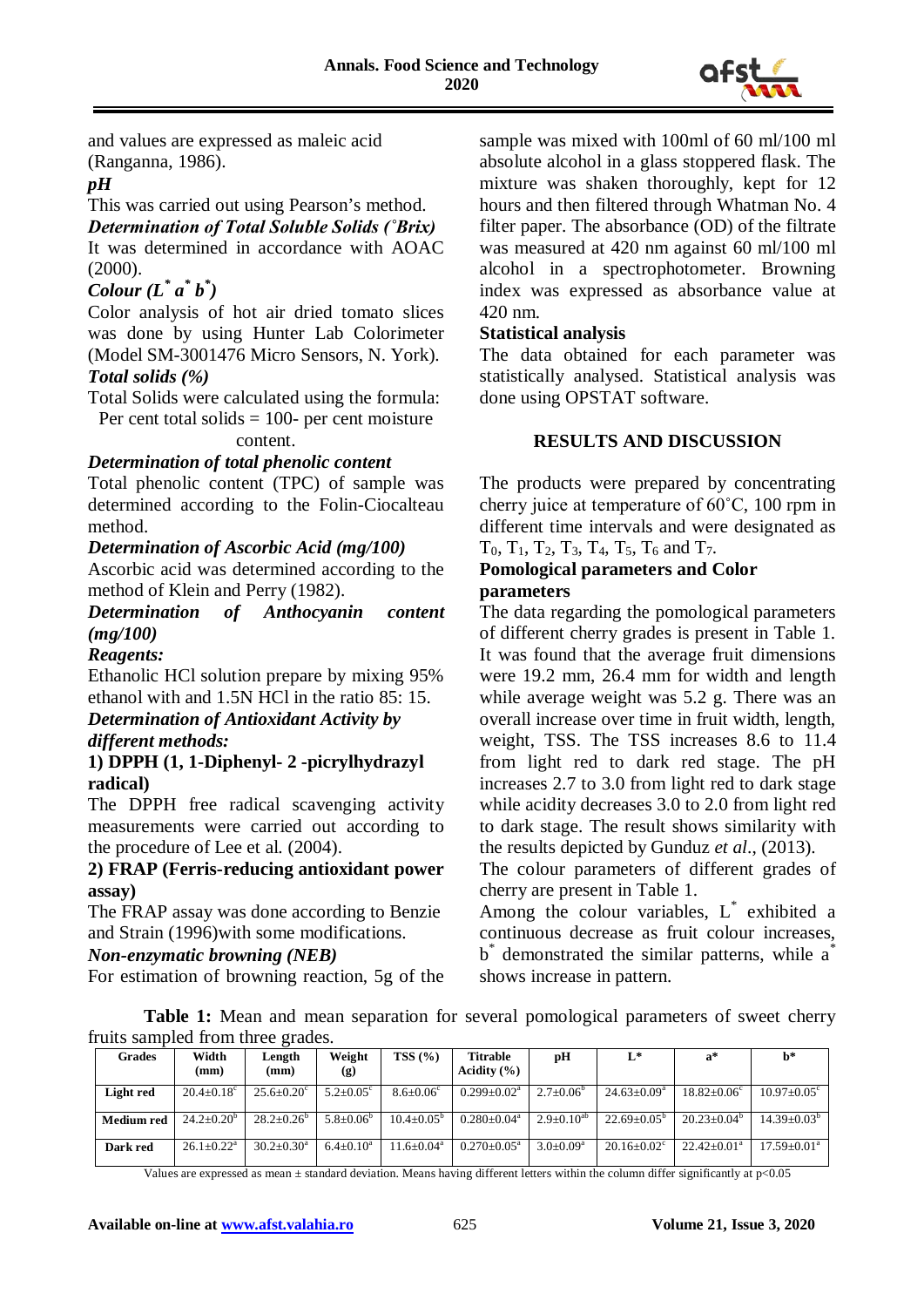

The highest values for the colour parameters were obtained from light red to dark red grades. For a<sup>\*</sup>, the lowest values was measured at light red stage while highest at dark red stage. Changes in b\* values indicate a colour change from light red to medium red, change in a\* value indicate a turn in colour from green to red. The result shows similarity with results reported by Ozgen *et al*., (2009).

**Proximate analysis and Antioxidant activity** The data regarding the proximate composition of fresh cherry juice is presented in Table 2. It was found that fresh cherry juice contained 83.5% moisture, 0.27% titrable acidity, 4.27% pH, 16.10 mg/100g ascorbic acid, 9.9% total sugars, 11.8˚ Brix and 0.07 Non-enzymatic browning. The result shows similarity with the results depicted by Medeni Maskan (2006), Imtiyaz *et al*., (2013) and Thakur *et al*., (2000). The data regarding the antioxidant activity of fresh juice is presented in Table 2. It was found that fresh cherry juice contained 340.71 mg of DPPH and 180.02 of FRAP, 440.01mg of total phenols (TPC) and 67.80 mg of total anthocyanin content (TAC). The similar result

# was shown by Jinping *et al*., (2015).

# **Effect of vacuum concentration on**

## **physicochemical properties of cherry juice**

Data in Table 3 shows the changes occurred in physiochemical properties of cherry juice after concentrating at different time intervals under vacuum. The moisture content of cherry juice decreased significantly from 83.50 to 35.99%. Highest mean moisture content was found at  $T_0$ 

(83.50%), while the lowest mean moisture content was found  $T_7$  (35.99%). The total soluble solids increased significantly from 11.8 to 66.8°Brix. Highest mean TSS content was found at  $T_7$  (66.8°Brix) and lowest was found at  $T_0$  (11.8°Brix). The pH values of cherry juice significantly decreases from 4.27 to 3.16. Highest mean pH was found at  $T_0$  (4.27) while the lowest was found at  $T_7$  (3.16). The total acidity gets usually increased, but there occurs some destruction which might be due to volatilization of some acid. Highest mean acidity was found at  $T_7$  (1.15%) and the lowest mean acidity was found at  $T_0$  (0.27%). These results show similarity with the results reported by Ibrahim (1985), Mostafa (2002) and Dyab *et al*., (2003).

Total sugars increased from 9.9 to 65.22% and reducing sugars from 8.10 to 60.15%. This increase in sugar content may be due to evaporation of water during the concentration. Highest mean total sugar was found at  $T_7$ (65.22%), while the lowest mean total sugar was found at  $T_0$  (9.9%) and the highest mean reducing sugar was found at  $T_7$  (60.15%) and lowest was found at  $T_0$  (8.10%). The ascorbic acid content decreases from 16.10 to 11.04mg/100. This decrease may be due to destruction caused by heat. Highest mean ascorbic acid was found at  $T_0$  (16.10mg/100) and lowest mean ascorbic acid was found at  $T_7$ (11.04mg/100). These results agree with those reported by Mostafa (2002).

| rommute composition and antiomatic activity | $\mathbf{v}$ . where $\mathbf{v}$ and $\mathbf{v}$ |
|---------------------------------------------|----------------------------------------------------|
| <b>Parameter</b>                            | <b>Values</b>                                      |
| Moisture $(\%)$                             | $83.5 \pm 0.45$                                    |
| TSS (°Brix)                                 | $11.8 \pm 0.05$                                    |
| pH                                          | $4.27 \pm 0.09$                                    |
| Acidity (%)                                 | $0.27 \pm 0.01$                                    |
| Ascorbic acid $(mg/100g)$                   | $16.10 \pm 0.22$                                   |
| Total sugars (%)                            | $9.9 \pm 0.05$                                     |
| Total solids (%)                            | $16.5 \pm 0.55$                                    |
| Non-enzymatic browning                      | $0.07 \pm 0.01$                                    |
| DPPH $(\%)$                                 | $45.71 \pm 0.05$                                   |
| $FRAP$ ( $\mu$ M TE/g)                      | $180.02 \pm 0.09$                                  |
| Total phenols (mg/g GAE/g)                  | $445.00 \pm 0.57$                                  |
| Anthocyanins $(mg/100g)$ F.W)               | $13.00 \pm 0.05$                                   |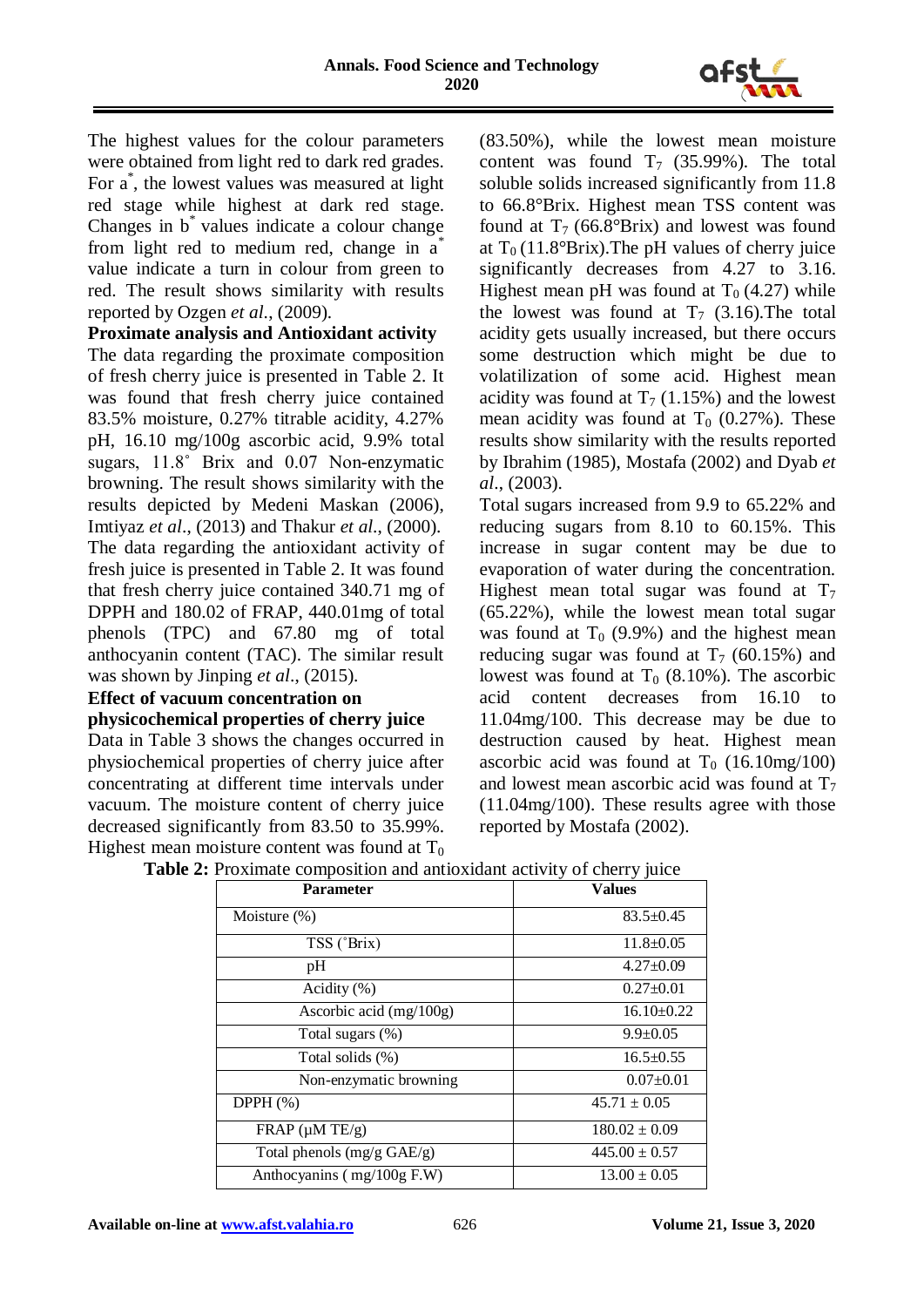

|                | Moisture                      | <b>TSS</b>                   | рH                           | Acidity                      | Ascorbic acid                 | Reducing                      | <b>Total sugars</b>           | <b>Total solids</b>           | <b>NEB</b>                   |
|----------------|-------------------------------|------------------------------|------------------------------|------------------------------|-------------------------------|-------------------------------|-------------------------------|-------------------------------|------------------------------|
|                | $(\%)$                        | °Brix)                       |                              | $(\%)$                       | (mg/100g)                     | sugars $(\% )$                | $($ %)                        | $\left(\frac{9}{6}\right)$    |                              |
| $\mathbf{T_0}$ | $83.50 \pm 0.4^{\circ}$       | $11.8 \pm 0.06$ <sup>n</sup> | $4.27 \pm 0.05^{\text{a}}$   | $0.27 \pm 0.05^{\text{n}}$   | $16.10 \pm 0.10^a$            | $8.10\pm0.09h$                | $9.9 \pm 0.05^{\text{n}}$     | $16.50 \pm 0.30$ <sup>h</sup> | $0.07 \pm 0.05^{\circ}$      |
| $\mathbf{T}_1$ | $72.30\pm0.4^b$               | $20 \pm 0.05$ <sup>g</sup>   | $4.20 \pm 0.01^{\rm b}$      | $0.28 \pm 0.05$ <sup>g</sup> | $15.82 + 0.09^b$              | $18.34 \pm 0.06$ <sup>g</sup> | $24.09 \pm 0.04$ <sup>g</sup> | $23.70 \pm 0.32$ <sup>g</sup> | $0.08 \pm 0.05^{\circ}$      |
| $\mathbf{T}_2$ | $68.40 \pm 0.4$ °             | $26.4 \pm 0.04$ <sup>r</sup> | $4.06 \pm 0.01$ <sup>c</sup> | $0.39 \pm 0.04^{\text{t}}$   | $14.37 \pm 0.08$ <sup>c</sup> | $24.56 \pm 0.06$ <sup>t</sup> | $28.67 \pm 0.06^{\mathrm{t}}$ | $29.60 \pm 0.31$ <sup>t</sup> | $0.10+0.04^{\circ}$          |
| $\mathbf{T}_3$ | $63.20 + 0.4^d$               | $35.2 \pm 0.04^e$            | $3.98 \pm 0.05$ <sup>d</sup> | $0.45 \pm 0.03^e$            | $13.50 + 0.08$ <sup>d</sup>   | $30.74 \pm 0.05^{\circ}$      | $34.56 \pm 0.06^e$            | $36.80 \pm 0.32$ <sup>e</sup> | $0.11 \pm 0.02$ <sup>d</sup> |
| $\mathbf{T}_4$ | $55.32 \pm 0.5^e$             | $37.4 \pm 0.02$ <sup>d</sup> | $3.59 \pm 0.01^e$            | $0.52 + 0.04^d$              | $12.90 \pm 0.06^e$            | $38.65 \pm 0.05$ <sup>d</sup> | $40.21 \pm 0.04$ <sup>d</sup> | $44.68 \pm 0.30$ <sup>d</sup> | $0.13 \pm 0.02$ <sup>c</sup> |
| $T_5$          | $47.56 \pm 0.52$ <sup>t</sup> | $50 \pm 0.01$ <sup>c</sup>   | $3.37 \pm 0.01^{\text{t}}$   | $0.60 \pm 0.02$ <sup>c</sup> | $12.27+0.04^t$                | $46.32 \pm 0.04$ <sup>c</sup> | $48.34 \pm 0.01^{\circ}$      | $52.4 \pm 0.35$ °             | $0.14 + 0.02^b$              |
| $T_6$          | $40.57 \pm 0.5$ <sup>g</sup>  | $55.2 \pm 0.02^b$            | $3.25 \pm 0.01$ <sup>g</sup> | $0.80 \pm 0.02^b$            | $11.77 \pm 0.02$ <sup>g</sup> | $52.21 \pm 0.02^b$            | $57.11 \pm 0.01^{\circ}$      | $59.43 \pm 0.38^{\circ}$      | $0.16 \pm 0.01^{\text{a}}$   |
| $\mathbf{T}_7$ | $35.99 \pm 0.5^{\rm h}$       | $66.8 \pm 0.01^{\circ}$      | $3.16 \pm 0.01^{\text{n}}$   | $1.15 \pm 0.02^{\text{a}}$   | $11.04 + 0.01h$               | $60.15 \pm 0.02^{\text{a}}$   | $65.22 \pm 0.02^{\text{a}}$   | $64.01 \pm 0.41$ <sup>a</sup> | $0.17+0.01^a$                |

**Table 3:** Proximate parameters of cherry concentrate

Values are expressed as mean  $\pm$  standard deviation. Means having different letters within the column differ significantly at  $p<0.05$ .

## **Effect of vacuum concentration on total phenols, anthocyanin, antioxidant properties and colour parameters of cherry juice**

Data in Table 4 shows the result of total phenols, anthocyanin and antioxidant properties are in agreement with those observed by Mir and Nath (1993) and Dyab *et al*., (2003).The total phenol content gets increased from  $445.00$  to  $451.01$  mg/g GAE/g. Highest mean total phenol was found at  $T_7$  $(451.01 \text{mg/g } GAE/g)$  while the lowest mean total phenol was found at  $T_0$  (445.00mg/g)  $GAE/g$ . Similar trend was shown by anthocyanin content and antioxidant content which gets increased from  $T_0$  to  $T_7$ . However the anthocyanin content gets degraded to some extent due to heating and gets polymerized with other phenolic compounds. Highest mean FRAP content was found at  $T_7$  (183.07 $\mu$ M) TE/g) and lowest mean FRAP content was found at  $T_0$  (180.02 $\mu$ M TE/g). Highest mean DPPH content was found at  $T_7$  (49.23%) while lowest mean DPPH was found at  $T_0$  (45.71%). Highest mean anthocyanin was found at  $T_7$ (16.22mg/g 100g F.W) and lowest mean was found at  $T_0$  (13.00mg/g 100g F.W). This increase was due to concentration of juice by which water content gets decreased and these constituents get increased.

The data in Table 4 shows the results of colour change during concentration of cherry juice at different colour intervals. The  $L^*$  values get decreased from 16.23 to 1.85 shows that the colour of the cherry juice concentrate was changing from light red and becoming darker as non-enzymatic browning progressed. Burdurlu and Karadeniz, (2003) and Koca *et al*., (2003) also reported a decrease in L\* for apple and citrus juice concentrates respectively. The increase in a\* (redness) value with increase in time is due to appearance of melanoidins which increase the reddish tone. An increase in a\* value with time has also been reported by Tosun (2004) for zile pemezi (concentrated grape juice with a Brix content of 83.2°Brix). The decrease in b\* values in cherry concentrate is associated with a decrease in yellowness of cherry juice concentrate. Similar results were also depicted by Bharty and Singh (2015) while working on processing effect on sweet cherry into sweet juice concentrate with special reference to its quality characteristics and Medeni Maskan (2006) during vacuum evaporation process of pomegranate juice.

**Table 4:** Mean and mean separation of total phenols, anthocyanin and antioxidant activity of cherry concentrate

| <b>Concentrated</b><br>cherry juice | <b>Total phenols</b><br>(mg/g GAE/g) | Anthocyanin<br>(mg/g 100g)<br>F.W) | DPPH $(\% )$                   | <b>FRAP</b><br>$(\mu M TE/g)$  | $L^*$                       | *<br>a                        |                              |
|-------------------------------------|--------------------------------------|------------------------------------|--------------------------------|--------------------------------|-----------------------------|-------------------------------|------------------------------|
| $T_0$                               | $445.00 \pm 0.05^{\text{t}}$         | $13.00 \pm 0.05^e$                 | $45.71 + 0.02^e$               | $180.02 \pm 0.05$ <sup>t</sup> | $16.23 + 20^a$              | $9.81 \pm 0.50^t$             | $7.09 \pm 0.18$ <sup>a</sup> |
| $T_1$                               | $445.77 \pm 0.09^e$                  | $14.34 \pm 0.05$ <sup>d</sup>      | $46.99 \pm 0.02$ <sup>d</sup>  | $180.32 \pm 0.05^e$            | $13.17 \pm 22^b$            | $10.22 \pm 0.45$ <sup>e</sup> | $6.72 \pm 0.16^b$            |
| T <sub>2</sub>                      | $446.69 \pm 0.09$ <sup>d</sup>       | $14.69 \pm 0.09$ <sup>cd</sup>     | $47.45 \pm 0.02$ <sup>c</sup>  | $180.70 \pm 0.05^{\circ}$      | $9.22 \pm 20^{\circ}$       | $10.62 \pm 0.45$ <sup>e</sup> | $6.29 \pm 0.10^b$            |
| $\mathbf{T}_3$                      | $447.58 \pm 0.06$ <sup>c</sup>       | $14.99 \pm 0.09$ <sup>c</sup>      | $47.78 \pm 0.02^{\rm bc}$      | $181.09 \pm 0.01$ <sup>d</sup> | $7.95 \pm 18^{\rm d}$       | $10.99 \pm 0.30$ <sup>d</sup> | $6.07 \pm 0.9$ <sup>c</sup>  |
| $T_4$                               | $448.62 \pm 0.06^b$                  | $15.29 \pm 0.06^{\rm bc}$          | $48.28 \pm 0.03$ <sup>bc</sup> | $181.58 \pm 0.01$ <sup>c</sup> | $5.12 \pm 10^e$             | $11.86 \pm 0.10^c$            | $5.88 \pm 0.9$ <sup>d</sup>  |
| $T_5$                               | $449.27 \pm 0.05^{ab}$               | $15.62 \pm 0.06^{ab}$              | $49.45 \pm 0.03^{ab}$          | $182.25 \pm 0.05^{\circ}$      | $4.22 \pm 0.9^{\text{t}}$   | $12.40\pm0.10^6$              | $5.57 \pm 0.6^d$             |
| $T_6$                               | $450.18 \pm 0.05^{\text{a}}$         | $15.85 \pm 0.04^{ab}$              | 49.90 $\pm$ 0.04 <sup>ab</sup> | $182.79 \pm 0.05^{ab}$         | $2.35 \pm 0.9$ <sup>g</sup> | $13.37 \pm 0.9^{\mathrm{a}}$  | $5.22 \pm 0.5^e$             |
| T <sub>7</sub>                      | $451.01 \pm 0.05^{\text{a}}$         | $16.22 \pm 0.05^{\circ}$           | $50.23 + 0.04^a$               | $183.07+0.01a$                 | $1.85 \pm 0.5^{\rm h}$      | $13.79 \pm 0.6^{\circ}$       | $5.01 \pm 0.5$ <sup>f</sup>  |

Values are expressed as mean  $\pm$  standard deviation Means having different letters within the column differ significantly at p<0.05.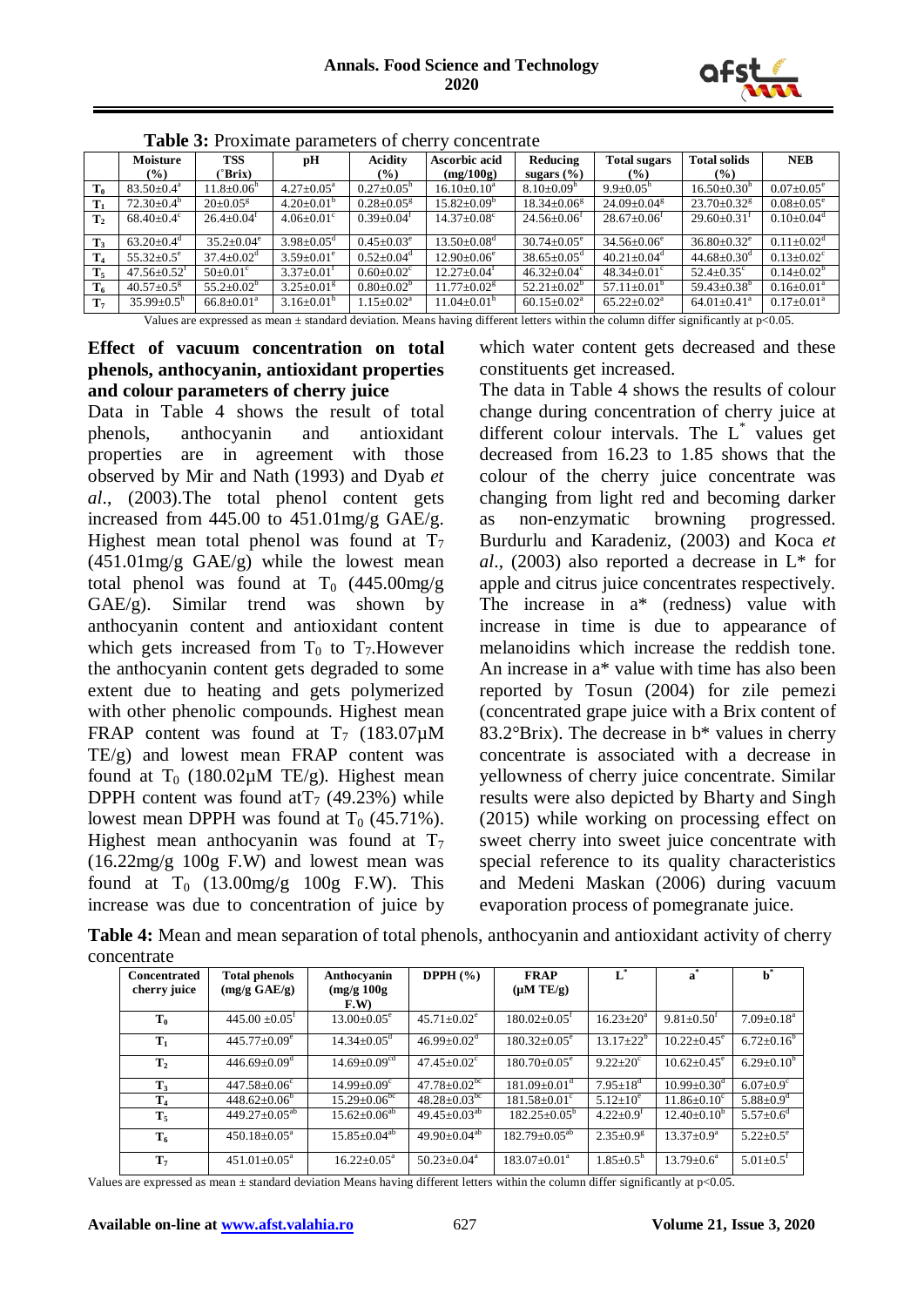

# **Degradation kinetics of cherry concentrate at various temperatures (60 °C, 70 °C and 80 °C).**

Thermal degradation of cherry concentrate was studied in 66.8˚Brix concentrate at 60, 70 and 80°C.

## *Degradation kinetics of proximate parameters of cherry concentrate at 60˚C*

The data regarding the degradation kinetics of proximate components of cherry concentrate at 60°C is shown in Table 5.The moisture content (%) shows gradual degradation with increase in storage time. Highest mean moisture content was found at  $T_7a$  (35.99%) while the lowest mean moisture content was found at  $T_7$ f (26.50 %). The TSS (˚Brix) gets increased with storage time as the moisture content get decreased. Highest mean TSS was found at  $T_7f$ (71.8) while lowest mean TSS was found at  $T_7a$  (66.8). The acidity shows decrease in pattern and get degraded from  $T_7a$  (1.15%) to  $T_7f$  (0.47%). The pH shows increase in pattern with increase in time. Lowest mean pH was found at  $T_7a$  (3.16), while the highest mean pH was found at  $T_7f$  (3.88). The ascorbic acid shows decrease in trend with increase in storage time. Highest mean ascorbic acid was found at  $T_7a$  (11.04 mg/100) and lowest mean was found at  $T_7$ f (9.68 mg/100). The reducing (%) and total sugars (%) also shows increase in trend with increase in time. Highest mean reducing sugar was found at  $T_7$ f (62.46%) while the lowest mean was found at  $T_7a$ (60.15%) and highest mean total sugar was found at  $T_7$ f (67.39%) and lowest mean was found at  $T_7a$  (65.22%). The total solids (%) shows similar increase in trend with time and the highest mean total solid was found at  $T_7f$  (73.5%) while the lowest mean was found at (64.01%).The degradation was more rapid in first two hours and rather gets decreased with the course of time treatment. This shows rate of degradation is directly proportion to the concentration.

#### *Degradation kinetics of total phenols, anthocyanin, antioxidant content and colour in cherry concentrate at 60°C*

The data regarding the degradation kinetics of total phenols, anthocyanin and antioxidant content of cherry concentrate at 60°C is shown in Table 6. The total phenol (mg/g GAE) content shows gradual degradation with increase in storage time. Highest mean total phenol content was found at  $T_7a$  (451.01 mg/g) GAE**)** while the lowest mean total phenol content was found at  $T_7f$  (441.09 mg/g) GAE).The antioxidant content also shows similar trend. Highest mean DPPH (%) was found at  $T_7a$  (49.23%) and the lowest mean DPPH was found at  $T_7f$  (41.50%). Also highest mean FRAP  $(\mu M TE/g)$  content was found at  $T_7a$  (183.07 $\mu$ M TE/g) while the lowest mean FRAP content was found at  $T_7f$ (172.14µMTE/g). Anthocyanin content in fruit juices is highly unstable in fruit juices and gets degraded more severely with increase in temperature and time. At 60°C about 50-63% of anthocyanin gets degraded. Highest mean anthocyanin was found at  $T_7a$  (16.22mg/g 100g) F.W) and lowest mean anthocyanin was found at  $T_7$ f (8.90mg/g 100g F.W). Similar result was depicted by Yalcinoz et al (2015).

Colour of cherry concentrate during thermal treatment was characterized in terms of L<sup>\*</sup>, a<sup>\*</sup> and  $b^*$  values. It was observed that  $L^*$ ,  $a^*$  and  $b^*$ decrease during heating process.

|                     | ັ                             |                              |                              |                              |                              |                                |                               |                               |
|---------------------|-------------------------------|------------------------------|------------------------------|------------------------------|------------------------------|--------------------------------|-------------------------------|-------------------------------|
| <b>Concentrated</b> | <b>Moisture</b>               | <b>TSS</b>                   | <b>Acidity</b>               | рH                           | Ascorbic acid                | Reducing                       | <b>Total sugars</b>           | <b>Total solids</b>           |
| cherry juice        | $\frac{9}{6}$                 | (°Brix)                      | $(\%)$                       |                              | (mg/100)                     | sugars $(\% )$                 | $($ %)                        | $($ %)                        |
|                     |                               |                              |                              |                              |                              |                                |                               |                               |
|                     |                               |                              |                              |                              |                              |                                |                               |                               |
| T <sub>7</sub> a    | $35.99 \pm 0.10^a$            | $66.8 \pm 0.01$ <sup>d</sup> | $1.15 \pm 0.01^{\text{a}}$   | $3.16 \pm 0.1$ <sup>1</sup>  | $11.04 \pm 01^a$             | $60.15 \pm 0.09$ <sup>c</sup>  | $65.22 \pm 0.10^{\circ}$      | $64.01 \pm 0.09$ <sup>t</sup> |
|                     |                               |                              |                              |                              |                              |                                |                               |                               |
|                     |                               |                              |                              |                              |                              |                                |                               |                               |
| T <sub>7</sub> b    | $31.78 \pm 0.14^b$            | $68.8 \pm 0.02$ <sup>c</sup> | $0.77 \pm 0.01^{\circ}$      | $3.35 \pm 0.02^e$            | $9.97 \pm 0.01^{\circ}$      | $61.76 \pm 0.06^{\circ}$       | $66.65 \pm 0.09$ <sup>c</sup> | $68.22 \pm 0.06^e$            |
|                     |                               |                              |                              |                              |                              |                                |                               |                               |
| $T_7c$              | $29.40 \pm 0.16$ <sup>c</sup> | $70.2 \pm 0.02^b$            | $0.67 \pm 0.01$ <sup>c</sup> | $3.51 \pm 0.01$ <sup>d</sup> | $9.20 \pm 0.01$ <sup>c</sup> | $62.32 \pm 0.05^{\rm bc}$      | $67.20 \pm 0.09^{\circ}$      | $70.6 \pm 0.02$ <sup>d</sup>  |
|                     |                               |                              |                              |                              |                              |                                |                               |                               |
|                     |                               |                              |                              |                              |                              |                                |                               |                               |
| $T_7d$              | $28.88 \pm 0.18$ <sup>d</sup> | $70.8 \pm 0.01^{ab}$         | $0.60 \pm 0.01$ <sup>d</sup> | $3.64 \pm 0.01$ <sup>c</sup> | $8.84 \pm 0.01$ <sup>d</sup> | 63.20 $\pm$ 0.04 <sup>ab</sup> | $67.71 \pm 0.08^{ab}$         | $71.12 \pm 0.05$ <sup>c</sup> |
|                     |                               |                              |                              |                              |                              |                                |                               |                               |
|                     |                               |                              |                              |                              |                              |                                |                               |                               |
| $T_{7}e$            | $27.64 \pm 0.20^e$            | $71.4 \pm 0.02^{\text{a}}$   | $0.55 \pm 0.01^e$            | $3.76 \pm 0.01^{\circ}$      | $8.47 \pm 0.01^e$            | $63.42+0.02^a$                 | $68.64 \pm 0.06^{ab}$         | $72.36 \pm 0.05^{\circ}$      |
|                     |                               |                              |                              |                              |                              |                                |                               |                               |
| $T_7f$              | $26.50+0.22^t$                | $71.8 \pm 0.01^{\text{a}}$   | $0.49 \pm 0.01$ <sup>t</sup> | $3.88 \pm 0.01^a$            | $8.18 \pm 0.01^{\text{t}}$   | $63.86 \pm 0.02^{\text{a}}$    | $68.95 \pm 0.05^{\text{a}}$   | $73.5 \pm 0.02^{\text{a}}$    |
|                     |                               |                              |                              |                              |                              |                                |                               |                               |

**Table 5:** Degradation kinetics of proximate parameters of cherry concentrate at 60°C

Values are expressed as mean ± standard deviation. Means having different letters within the column differ significantly at p<0.05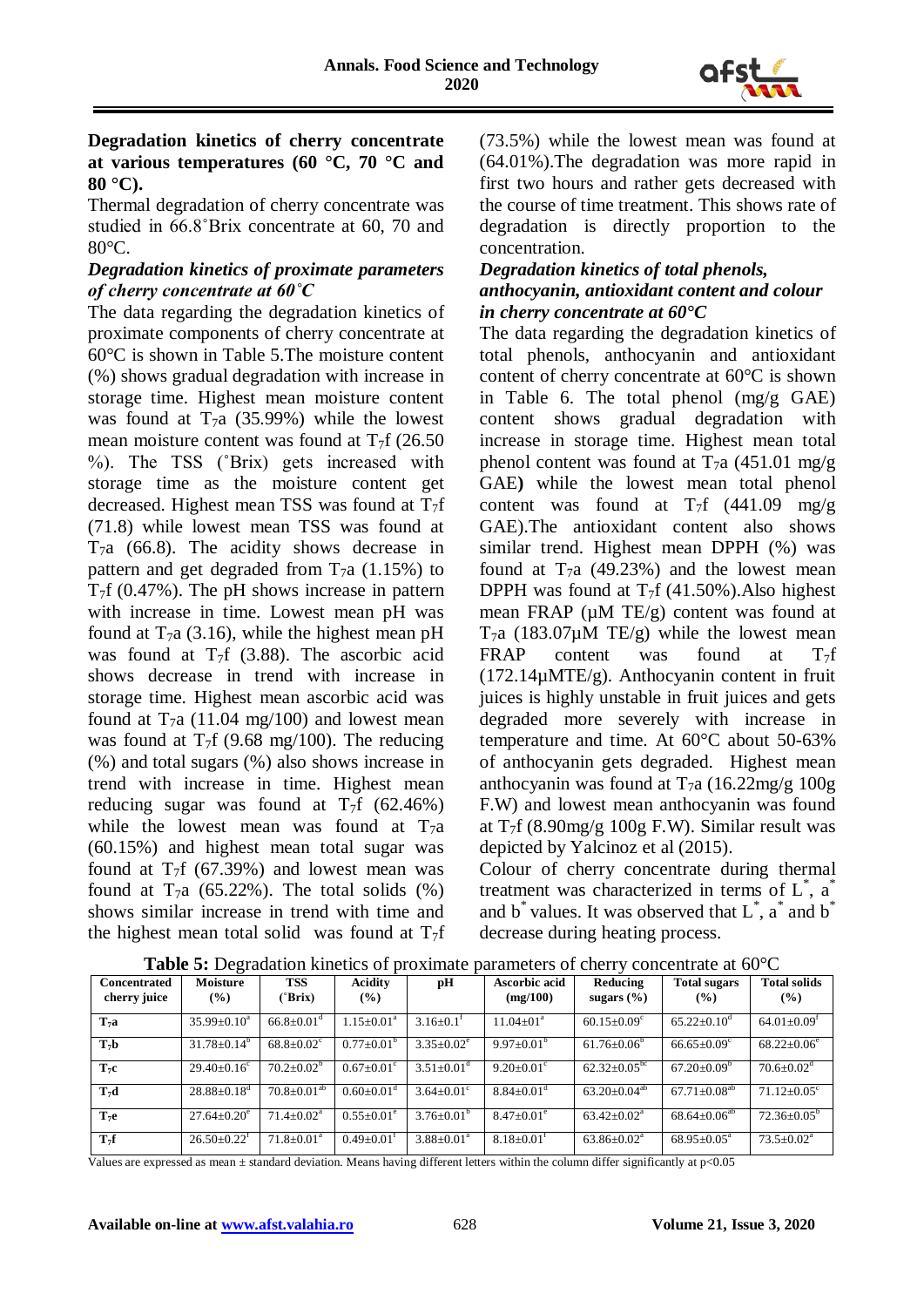

| $\alpha$ and $\alpha$ concentrate at our $\alpha$ |                                |                             |                               |                                |                             |                              |                              |  |  |  |  |
|---------------------------------------------------|--------------------------------|-----------------------------|-------------------------------|--------------------------------|-----------------------------|------------------------------|------------------------------|--|--|--|--|
| <b>Concentrated</b>                               | <b>Total phenols</b>           | Anthocyanin                 | DPPH $(\% )$                  | <b>FRAP</b>                    | $L^*$                       | a                            |                              |  |  |  |  |
| cherry juice                                      | (mg/g GAE/g)                   | (mg/g 100g)                 |                               | $(\mu M TE/g)$                 |                             |                              |                              |  |  |  |  |
|                                                   |                                | F.W                         |                               |                                |                             |                              |                              |  |  |  |  |
|                                                   |                                |                             |                               |                                |                             |                              |                              |  |  |  |  |
| T <sub>7</sub> a                                  | $451.01 \pm 0.05^{\text{a}}$   | $16.22 \pm 0.05^{\text{a}}$ | $50.23 \pm 0.04^{\text{a}}$   | $183.07 \pm 0.05^{\text{a}}$   | $1.85 \pm 0.5^{\text{a}}$   | $13.79 \pm 0.6^{\mathrm{a}}$ | $5.01 \pm 0.5^{\rm a}$       |  |  |  |  |
|                                                   |                                |                             |                               |                                |                             |                              |                              |  |  |  |  |
| $T_7b$                                            | $447.79 \pm 0.04^{\circ}$      | $10.80 \pm 0.05^{\circ}$    | $47.01 \pm 0.04^{\circ}$      | $179.85 \pm 0.06^{\circ}$      | $1.70 \pm 0.5^{ab}$         | $8.60 \pm 0.9^{\circ}$       | $4.27 \pm 0.6^{\circ}$       |  |  |  |  |
| $T_7c$                                            | $445.56 \pm 0.04$ °            | $9.43 + 0.06^{\circ}$       | $45.89 \pm 0.02$ <sup>c</sup> | $176.60 \pm 0.06$ <sup>c</sup> | $1.63 \pm 0.6^{\circ}$      | $6.55 \pm 0.9$ <sup>c</sup>  | $3.87 \pm 0.9$ <sup>bc</sup> |  |  |  |  |
| $T_7d$                                            | $443.36 \pm 0.04$ <sup>a</sup> | $9.10+0.04^{\circ}$         | $44.74 + 0.02^{\circ}$        | $175.46 \pm 0.06^{\circ}$      | $1.55 \pm 0.6^{\circ}$      | $5.89 \pm 0.10^{\circ}$      | $3.22 \pm 0.9^{\circ}$       |  |  |  |  |
| $T_7e$                                            | $442.21 \pm 0.02^e$            | $8.91 \pm 0.04^e$           | $43.61 \pm 0.05^e$            | $173.30\pm0.04^e$              | $1.40 \pm 0.9$ <sup>d</sup> | $5.00 \pm 0.16^e$            | $2.89 \pm 0.10^e$            |  |  |  |  |
| $T_{\gamma}f$                                     | $441.09 \pm 0.02^t$            | $8.60 \pm 0.02^{\text{t}}$  | $42.50 \pm 0.05$ <sup>t</sup> | $172.14 \pm 0.04$ <sup>T</sup> | $1.33 \pm 0.10^e$           | $4.46 \pm 0.10$ <sup>r</sup> | $2.50 \pm 0.10^{\text{t}}$   |  |  |  |  |

**Table 6:** Degradation kinetics of total phenols, anthocyanin and antioxidant activity of cherry concentrate at 60°C

Values are expressed as mean ± standard deviation. Means having different letters within the column differ significantly at p<0.05

At  $60^{\circ}$ C, decrease in a<sup>\*</sup> value was nearly 57.5%, while decrease in b\* value was 29.4% and decrease in  $L^*$  value was 26.5%. The  $L^*$ value decrease significantly with time and treatment temperature. Reduction in  $b^*$  and  $L^*$ were not severe as compared to  $a^*$  value. Decrease of Hunter L\* and a\* values was expressed due to fading of the red colour as heat destroyed anthocyanin pigments which are unstable in fruit juices. Similar results was depicted by Chutintrasri *et al*., (2007) and Barreiro *et al*., (1997).

# *Degradation kinetics of proximate composition of cherry concentrate at 70°C*

The data regarding the degradation kinetics of proximate components of cherry concentrate at 70°C is shown in Table 7.The moisture content (%) shows gradual degradation with increase in storage time. Highest mean moisture content was found at  $T_7f$  (35.99%) while the lowest mean moisture content was found at  $T_7a$  (25.50) %). The TSS (˚Brix) gets increased with storage time. Highest mean TSS was found at  $T_7f(72.8)$  while lowest mean TSS was found at  $T<sub>7</sub>a$  (66.8). The acidity shows decrease in pattern and get degraded from  $T_7a$  (1.15) to  $T_7f$ (0.27). The pH shows increase in pattern with increase in time. Lowest mean pH was found at  $T_7a$  (3.16), while the highest mean pH was

found at  $T_7$ f (3.99). The ascorbic acid shows decrease in trend with increase in storage time. Highest mean ascorbic acid was found at  $T_7a$ (11.04) and lowest mean was found at  $T_7$ f  $(7.02)$ . The reducing  $(\%)$  and total sugars  $(\%)$ also shows increase in trend. Highest mean reducing sugar was found at  $T_7$ f (63.36) while the lowest mean was found at  $T_7a$  (60.15). Highest mean total sugar was found at  $T_7$ f  $(68.93)$  and lowest mean was found at T<sub>7</sub>a  $(65.22)$ . The total solids  $(\%)$  also shows similar increase in trend with time and the highest mean total solid was found at  $T_7$ f (74.5) while the lowest mean was found at (64.01).The degradation was more than that was found at 60°C.

#### *Degradation kinetics of total phenols, anthocyanin, antioxidant activity and colour of cherry concentrate at 70°C*

The data regarding the degradation kinetics of total phenols, anthocyanin and antioxidant content of cherry concentrate at 70°C is shown in Table 8. The total phenol (mg/g GAE) content shows gradual degradation with increase in storage time. Highest mean total phenol content was found at  $T_7a$  (451.01) while the lowest mean total phenol content was found at  $T_7f(448.23)$ .

| ັ                            |                               |                                 |                              |                              |                                     |                               |                               |                               |
|------------------------------|-------------------------------|---------------------------------|------------------------------|------------------------------|-------------------------------------|-------------------------------|-------------------------------|-------------------------------|
| Concentrated<br>cherry juice | <b>Moisture</b><br>$(\%)$     | TSS (°Brix)                     | <b>Acidity</b><br>$(\%)$     | pH                           | <b>Ascorbic</b><br>acid<br>(mg/100) | Reducing<br>sugars $(\% )$    | <b>Total sugars</b><br>$($ %) | <b>Total solids</b><br>$($ %) |
| T <sub>7</sub> a             | $35.99 \pm 0.10^a$            | $66.8 \pm 0.01$ <sup>d</sup>    | $1.15 \pm 0.04^{\text{a}}$   | $3.16 \pm 0.01^{\text{t}}$   | $11.04 \pm 0.1^{\text{a}}$          | $60.15 \pm 0.09$ <sup>d</sup> | $65.22 \pm 0.10^e$            | $66.01 \pm 0.10^e$            |
| $T_7b$                       | $29.78 \pm 0.08^{\rm b}$      | $70.0 \pm 0.02$ <sup>c</sup>    | $0.79 \pm 0.02^b$            | $3.41 \pm 0.02^e$            | $9.27 \pm 0.02^b$                   | $61.36 \pm 0.09$ <sup>c</sup> | $66.65 \pm 0.09^{\circ}$      | $70.22 \pm 0.09$ <sup>d</sup> |
| $T_7c$                       | $29.20 \pm 0.08^b$            | $70.8 \pm 0.02$ <sup>c</sup>    | $0.58 \pm 0.02$ <sup>c</sup> | $3.66 \pm 0.01$ <sup>d</sup> | $8.80 \pm 0.02$ <sup>c</sup>        | $61.82 \pm 0.06$ <sup>c</sup> | $67.20 \pm 0.08$ <sup>c</sup> | $70.8 \pm 0.06$ <sup>d</sup>  |
| $T_7d$                       | $28.88 \pm 0.06^{\circ}$      | $71.6 \pm 0.01^{\circ}$         | $0.46 \pm 0.04$ <sup>d</sup> | $3.78 \pm 0.01^{\circ}$      | $8.64 \pm 0.04$ <sup>d</sup>        | $62.20 \pm 0.05^{\circ}$      | $67.86 \pm 0.06^{\circ}$      | $71.12 \pm 0.04$ <sup>c</sup> |
| $T_7e$                       | $27.64 \pm 0.05$ <sup>d</sup> | $72.0 \pm 0.02^{\overline{ab}}$ | $0.35 \pm 0.06^e$            | $3.91 \pm 0.01^b$            | $7.47 \pm 0.04$ <sup>e</sup>        | $62.82 \pm 0.04^a$            | $68.16 \pm 0.06^a$            | $72.36 \pm 0.05^{\rm b}$      |
| $T_7f$                       | $25.50 \pm 0.04^e$            | $72.8 \pm 0.01^a$               | $0.27 \pm 0.05$ <sup>t</sup> | $3.99 \pm 0.01^a$            | $7.28 \pm 0.05$ <sup>t</sup>        | $63.36 \pm 0.02^a$            | $68.93 \pm 0.05^{\text{a}}$   | $74.5 \pm 0.04$ <sup>a</sup>  |

**Table 7:** Degradation kinetics of proximate parameters of cherry concentrate at 70°C

Values are expressed as mean ± standard deviation. Means having different letters within the column differ significantly at p<0.05**.**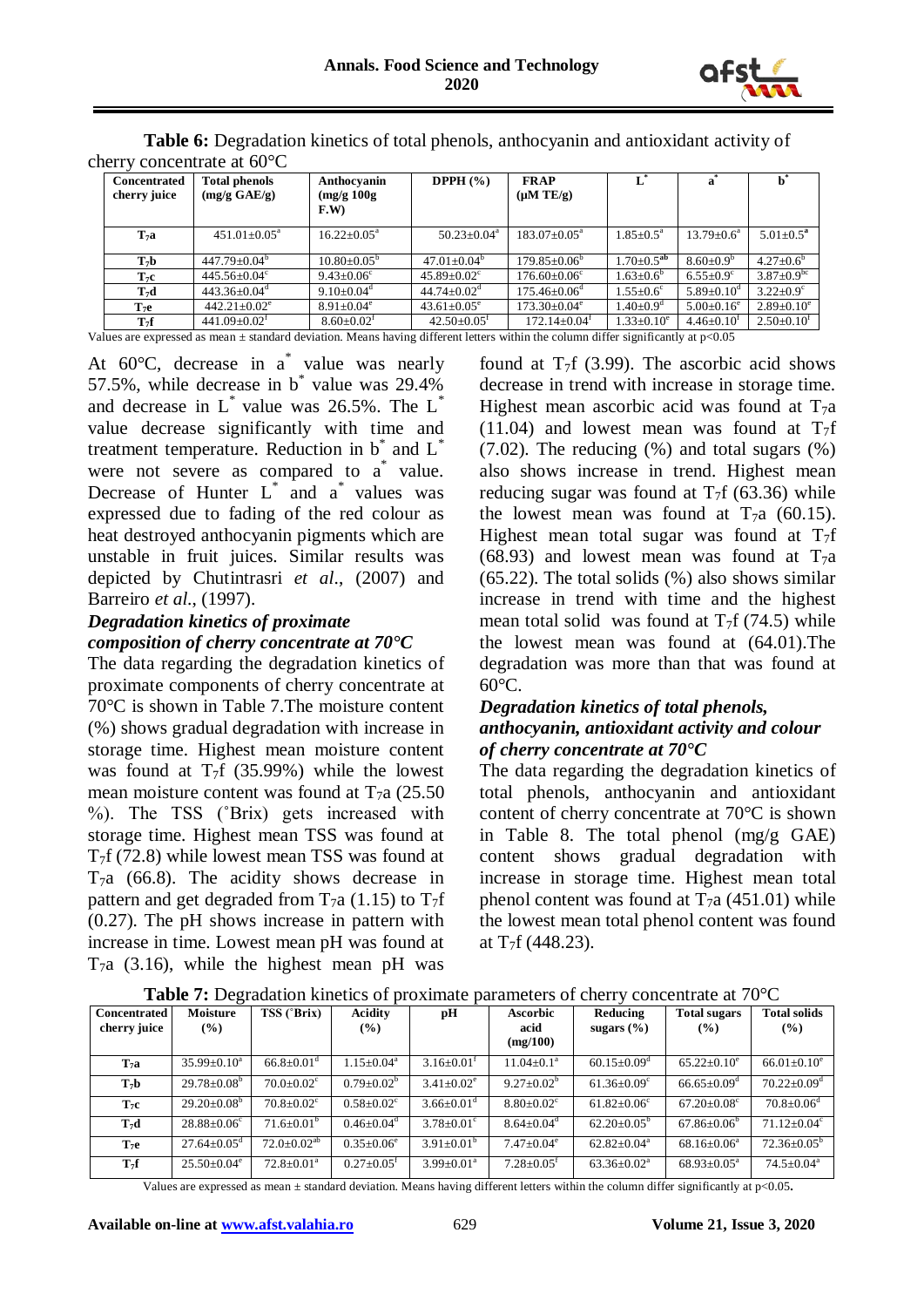

| $\frac{1}{2}$       |                                |                              |                               |                                |                              |                             |                             |  |  |  |
|---------------------|--------------------------------|------------------------------|-------------------------------|--------------------------------|------------------------------|-----------------------------|-----------------------------|--|--|--|
| <b>Concentrated</b> | <b>Total phenols</b>           | Anthocyanin                  | <b>DPPH</b>                   | <b>FRAP</b>                    | $L^*$                        | $\mathbf{a}$                |                             |  |  |  |
| cherry juice        | (mg/g)                         | (mg/g 100g)                  | (%)                           | $(\mu M TE/g)$                 |                              |                             |                             |  |  |  |
|                     | $GAE/g$ )                      | F.W                          |                               |                                |                              |                             |                             |  |  |  |
| T <sub>7</sub> a    | $451.01 \pm 0.05^{\text{a}}$   | $16.22 \pm 0.05^{\text{a}}$  | $49.23 \pm 0.06^a$            | $183.07 \pm 0.09^{\text{a}}$   | $1.85 \pm 0.5^a$             | $13.79 \pm 0.6^a$           | $5.01 \pm 0.5^a$            |  |  |  |
| $T_7b$              | $449.51 \pm 0.04^b$            | $9.75 \pm 0.06^b$            | $47.95 \pm 0.03^{\circ}$      | $181.70 \pm 0.06^{\circ}$      | $1.60 \pm 0.5^{\rm b}$       | $8.98 \pm 0.6^{\circ}$      | $4.45 \pm 0.6^{\rm b}$      |  |  |  |
| $T_7c$              | $448.17 \pm 0.04$ <sup>c</sup> | $8.42 \pm 0.06$ <sup>c</sup> | $46.74 \pm 0.04$ <sup>c</sup> | $180.38 \pm 0.05$ <sup>c</sup> | $1.40 \pm 0.6$ <sup>c</sup>  | $7.22 \pm 0.4$ <sup>c</sup> | $4.01 \pm 0.9$ <sup>c</sup> |  |  |  |
| $T_7d$              | $447.92 \pm 0.04$ <sup>d</sup> | $8.16 \pm 0.04$ <sup>d</sup> | $45.49 \pm 0.06$ <sup>d</sup> | $180.05 \pm 0.04$ <sup>d</sup> | $1.32 \pm 0.9^d$             | $6.0 \pm 0.5$ <sup>d</sup>  | $3.80 \pm 0.10^d$           |  |  |  |
| $T_7e$              | $446.59 \pm 0.02$ <sup>e</sup> | $7.81 \pm 0.04$ <sup>e</sup> | $44.13 \pm 0.05^e$            | $179.85 \pm 0.02^e$            | $1.20 \pm 0.10^e$            | $5.48 \pm 0.5^e$            | $3.52 \pm 0.9^e$            |  |  |  |
| $T_7f$              | $445.23 \pm 0.02^{\text{t}}$   | $7.49 \pm 0.02^{\text{t}}$   | $43.88 \pm 0.08$ <sup>t</sup> | $179.47 \pm 0.02^t$            | $1.02 \pm 0.10^{\mathrm{r}}$ | $5.02 \pm 0.5$ <sup>t</sup> | $2.12 \pm 0.5$ <sup>t</sup> |  |  |  |

**Table 8:**Degradation kinetics of total phenols, anthocyanin and antioxidant activity of cherry concentrate at 70°C

Values are expressed as mean ± standard deviation Means having different letters within the column differ significantly at p<0.05

The antioxidant content also shows similar trend. Highest mean DPPH (%) was found at  $T_7a$  (49.23) and the lowest mean DPPH was found at  $T_7$ f (46.88). Also highest mean FRAP ( $\mu$ M TE/g) content was found at T<sub>7</sub>a (183.07) while the lowest mean FRAP content was found at  $T_7$ f (179.47). Anthocyanin content in fruit juices is highly unstable in fruit juices and gets degraded more severely with increase in temperature and time. Highest mean anthocyanin was found at T7a (16.22) and lowest mean anthocyanin was found at T7f (7.89) Cemeroglu *et al*., (1994) shows similar results.

Colour of cherry concentrate during thermal treatment was characterized in terms of  $L^*$ ,  $a^*$ and  $b^*$  values. It was observed that  $L^*$ ,  $a^*$  and  $b^*$ decrease during heating process. At 70°C, decrease in a\* value was nearly 61.6%, while decrease in b\* value was 39.4% and decrease in  $L^*$  value was 30.5%. The  $L^*$  value decrease significantly with time and treatment temperature. Reduction in  $b^*$  and  $L^*$  were not severe as compared to a<sup>\*</sup> value. Decrease of Hunter L<sup>\*</sup> and a<sup>\*</sup> values was expressed due to fading of the red colour as heat destroyed anthocyanin pigments which are unstable in fruit juices. Similar results were depicted by Chutintrasri *et al*., (2007) and Barreiro *et al*., (1997).

## *Degradation kinetics of proximate composition of cherry concentrate at 80°C*

The data regarding the degradation kinetics of proximate components of cherry concentrate at 80°C is shown in Table 9.The moisture (%) content shows gradual degradation with increase in storage time. Highest mean moisture content was found at  $T_7a$  (35.99%) while the lowest mean moisture content was found at  $T_7f(24.21\%)$ . The TSS (°Brix) shows increase in trend with storage time. Highest mean TSS was found at  $T_7f(73.8)$  while lowest mean TSS was found at  $T_7a$  (66.8). The acidity shows decrease in trend and get degraded from  $T_7a$  (1.15) to  $T_7f$  (0.15). The pH shows increase in pattern with increase in time. Lowest mean pH was found at  $T_7a$  (3.16), while the highest mean pH was found at  $T_7f(4.21)$ . The ascorbic acid shows decrease in trend with increase in storage time. Highest mean ascorbic acid was found at  $T_7a$  (11.04) and lowest mean was found at  $T_7$ f (9.28). The reducing (%) and total sugars (%) also shows increase in trend. Highest mean reducing sugar was found at  $T_7f$ (64.42) while the lowest mean was found at  $T<sub>7</sub>a$  (60.15) and highest mean total sugar was found at  $T_7f$  (69.32) and lowest mean was found at  $T_7a$  (65.22).

|                                     | <b>Table 7.</b> Degradation Knieties of proximate parameters of cherry concentrate at $\sigma_{\rm C}$ |                              |                              |                              |                              |                               |                               |                               |  |  |  |  |
|-------------------------------------|--------------------------------------------------------------------------------------------------------|------------------------------|------------------------------|------------------------------|------------------------------|-------------------------------|-------------------------------|-------------------------------|--|--|--|--|
| <b>Concentrated</b><br>cherry juice | <b>Moisture</b><br>$($ %)                                                                              | <b>TSS</b><br>(°Brix)        | <b>Acidity</b><br>$($ %)     | рH                           | <b>Ascorbic</b><br>acid      | Reducing<br>sugars $(\% )$    | <b>Total sugars</b><br>$($ %) | <b>Total solids</b><br>$($ %) |  |  |  |  |
|                                     |                                                                                                        |                              |                              |                              | (mg/100)                     |                               |                               |                               |  |  |  |  |
| T <sub>7</sub> a                    | $35.99 \pm 0.10^a$                                                                                     | $66.8 \pm 0.02^e$            | $1.15 \pm 0.04^a$            | $3.16 \pm 0.06$ <sup>t</sup> | $11.22 \pm 0.0^a$            | $60.15 \pm 0.09^e$            | $65.22 \pm 0.10^e$            | $64.01 \pm 0.10^t$            |  |  |  |  |
| $T_7b$                              | $28.85 \pm 0.12^b$                                                                                     | $70.4 \pm 0.02$ <sup>d</sup> | $0.68 \pm 0.04^b$            | $3.76 \pm 0.05^{\circ}$      | $8.18 \pm 0.04^b$            | $61.87 \pm 0.09$ <sup>d</sup> | $66.9 \pm 0.06$ <sup>d</sup>  | $71.15 \pm 0.06^e$            |  |  |  |  |
| $T_7c$                              | $27.43 \pm 0.14$ <sup>c</sup>                                                                          | $71.2 \pm 0.01$ <sup>c</sup> | $0.56 \pm 0.03$ <sup>c</sup> | $3.84 \pm 0.05$ <sup>d</sup> | $7.74 \pm 0.05$ <sup>c</sup> | $62.23 \pm 0.08$ <sup>c</sup> | $67.54 \pm 0.06$ <sup>c</sup> | $72.15 \pm 0.05$ <sup>d</sup> |  |  |  |  |
| $T_7d$                              | $26.11 \pm 0.18$ <sup>d</sup>                                                                          | $72.8 \pm 0.01^{\circ}$      | $0.40 \pm 0.02$ <sup>d</sup> | $3.97 \pm 0.04$ <sup>c</sup> | $6.89 \pm 0.03$ <sup>d</sup> | $62.90 \pm 0.06^{\rm bc}$     | $68.12 \pm 0.04^b$            | $73.89 \pm 0.04$ <sup>c</sup> |  |  |  |  |
| T <sub>7</sub> e                    | $25.61 \pm 0.20^e$                                                                                     | $73.2 \pm 0.01^{ab}$         | $0.28 \pm 0.05^{\circ}$      | $4.05 \pm 0.03^b$            | $7.40 \pm 0.04$ <sup>e</sup> | $63.7 \pm 0.03^b$             | $68.89 \pm 0.03^{ab}$         | $74.39 \pm 0.04^{\rm b}$      |  |  |  |  |
| T <sub>7</sub> f                    | $24.21 \pm 0.22^t$                                                                                     | $73.8 \pm 0.01^{\text{a}}$   | $0.15 \pm 0.06$ <sup>t</sup> | $4.21 \pm 0.04$ <sup>a</sup> | $7.02 \pm 0.02^t$            | $64.42 \pm 0.04$ <sup>a</sup> | $69.23 \pm 0.02^a$            | $75.79 \pm 0.02^{\text{a}}$   |  |  |  |  |

**Table 9:** Degradation kinetics of proximate parameters of cherry concentrate at 80°C

Values are expressed as mean ± standard deviation. Means having different letters within the column differ significantly at p<0.05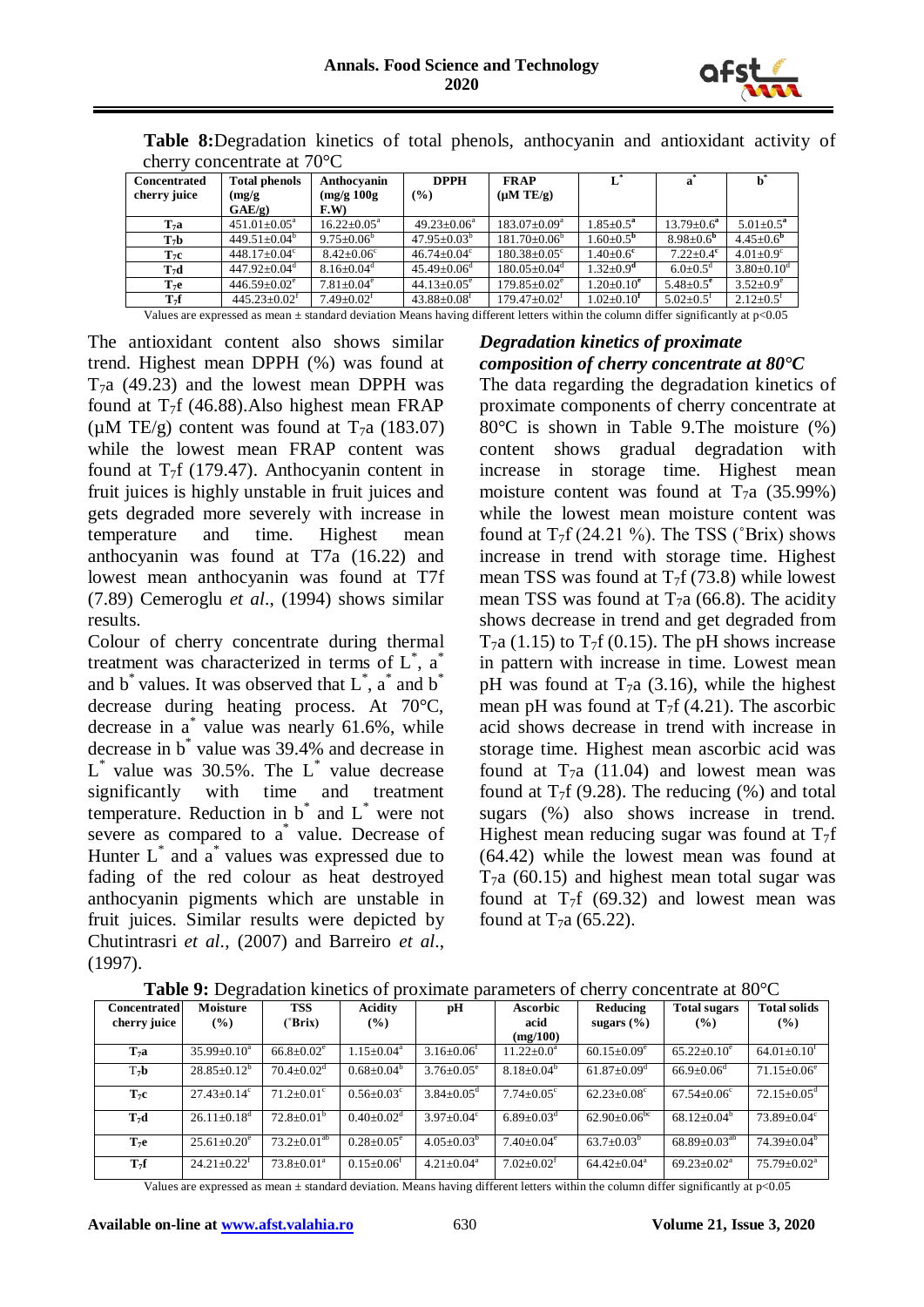

|                     | $\frac{1}{2}$                                                                                                                            |                             |                               |                                |                              |                            |                           |  |  |  |  |  |
|---------------------|------------------------------------------------------------------------------------------------------------------------------------------|-----------------------------|-------------------------------|--------------------------------|------------------------------|----------------------------|---------------------------|--|--|--|--|--|
| <b>Concentrated</b> | <b>Total phenols</b>                                                                                                                     | Anthocyanin                 | DPPH $(\% )$                  | <b>FRAP</b>                    |                              |                            |                           |  |  |  |  |  |
| cherry juice        | (mg/g GAE/g)                                                                                                                             | (mg/g 100gF.W)              |                               | $(\mu M TE/g)$                 |                              |                            |                           |  |  |  |  |  |
| T <sub>7</sub> a    | $451.01 \pm 0.05^{\text{a}}$                                                                                                             | $15.01 \pm 0.05^{\text{a}}$ | $49.23 \pm 0.06^a$            | $183.07 \pm 0.09^{\mathrm{a}}$ | $1.85 \pm 0.5^{\text{a}}$    | $12.79 \pm 0.6^{\text{a}}$ | $5.01 \pm 0.5^{\text{a}}$ |  |  |  |  |  |
| T <sub>7</sub> b    | $448.65+0.05^{\rm b}$                                                                                                                    | $7.50+0.05^b$               | $46.76 \pm 0.06^{\circ}$      | $178.71 \pm 0.06^{\circ}$      | $1.55 \pm 0.6^b$             | $7.80 + 0.5^b$             | $3.99 \pm 0.6^b$          |  |  |  |  |  |
| $T_7c$              | $445.78 \pm 0.04$ °                                                                                                                      | $7.02 + 0.04^{\circ}$       | $44.25+0.05^{\circ}$          | $176.21 + 0.05^{\circ}$        | $1.37 \pm 0.6$ <sup>c</sup>  | $5.21 \pm 0.4^c$           | $3.76 \pm 0.6^{\rm bc}$   |  |  |  |  |  |
| $T_7d$              | $443.18 + 0.04^d$                                                                                                                        | $6.72 + 0.04^d$             | $42.80 \pm 0.04$ <sup>d</sup> | $175.69 + 0.04^d$              | $1.20 + 0.9d$                | $3.78 + 0.4^d$             | $2.11+0.9^{\circ}$        |  |  |  |  |  |
| $T_7e$              | $442.69 + 0.02^e$                                                                                                                        | $6.24+0.02^e$               | $41.18 \pm 0.02$ <sup>e</sup> | $174.28 + 0.02^e$              | $1.03 + 0.9^e$               | $2.22+0.5^e$               | $1.77 + 0.9d$             |  |  |  |  |  |
| $T_7f$              | $440.08 \pm 0.02$ <sup>f</sup>                                                                                                           | $6.02 + 0.02$ <sup>f</sup>  | $40.68 + 0.02^t$              | $173.81 \pm 0.02$ <sup>f</sup> | $0.89 \pm 0.10$ <sup>f</sup> | $1.91 + 0.5$ <sup>t</sup>  | $1.20 + 0.9^e$            |  |  |  |  |  |
|                     | Values are expressed as mean $\pm$ standard deviation. Means having different letters within the column differ significantly at $p<0.05$ |                             |                               |                                |                              |                            |                           |  |  |  |  |  |

**Table 10:** Degradation kinetics of total phenols, anthocyanin and antioxidant activity of cherry concentrate at 80°C

The total solids (%) shows similar trend with time and the highest mean total solid was found at  $T_7$ f (75.79) while the lowest mean was found at (64.01).The degradation was more rapid in first two hours and rather gets decreased with the course of time treatment. This shows rate of degradation is directly proportion to the concentration. At this temperature, degradation is more than that was found at 60 and 70°C.

# *Degradation kinetics of total phenols, anthocyanin, antioxidant activity and colour of cherry concentrate at 80°C*

The data regarding the degradation kinetics of total phenols, anthocyanin and antioxidant content of cherry concentrate at 80°C is shown in Table 10. The total phenol (mg/g GAE) content shows gradual degradation with increase in storage time. Highest mean total phenol content was found at  $T_7a$  (451.01) while the lowest mean total phenol content was found at  $T_7f$  (446.08). The antioxidant content also shows similar trend. Highest mean DPPH (%) was found at  $T_7a$  (49.23) and the lowest mean DPPH was found at  $T_7f$  (44.68). Also highest mean FRAP ( $\mu$ M TE/g) content was found at  $T_7a$  (183.07) while the lowest mean FRAP content was found at  $T_7$ f (178.01). Anthocyanin content in fruit juices is highly unstable in fruit juices and gets degraded more severely with increase in temperature and time. At 80°C about 80.70% of anthocyanin gets degraded. Highest mean anthocyanin was found at  $T_7a$  (16.22) and lowest mean anthocyanin was found at  $T_7f$  (6.02). These results show similarity with the results of Cemeroglu *et al*., (1994).

Colour of cherry concentrate during thermal treatment was characterized in terms of  $L^*$ ,  $a^*$ 

and  $b^*$  values. It was observed that  $L^*$ ,  $a^*$  and  $b^*$ decrease during heating process. At 80°C, decrease in a\* value was nearly 71%, while decrease in b\* value was 45.4% and decrease in  $L^*$  value was 35.3%. The  $L^*$  value decrease significantly with time and treatment temperature. Reduction in  $b^*$  and  $L^*$  were not severe as compared to a<sup>\*</sup> value. Decrease of Hunter  $L^*$  and  $a^*$  values was expressed due to fading of the red colour as heat destroyed anthocyanin pigments which are unstable in fruit juices. Similar results was depicted by Chutintrasri *et al*., (2007) and Barreiro *et al*., (1997).

# **CONCLUSION**

Cherry juice is an important source of phenolic compounds such as anthocyanins and, also good source of natural antioxidants. Consumption of cherries decreased markers for oxidative stress, inflammation, exerciseinduced muscle soreness and loss of nutrients strength, and blood pressure acutely after ingesting cherries. It also has beneficial effects on arthritis, diabetes, blood lipids, sleep, cognitive functions, and possibly mood. Cherry juice has a strong flavor and can have high acidity, so when produced commercially as a beverage product

# **CONFLICT OF INTEREST**

The authors don't have any conflict of interest.

# **ACKNOWLEDGMENTS**

The authors are highly thankful to the Department of Food Technology, Islamic University of Science & Technology (IUST) Awantipora, Pulwama, J & K, India.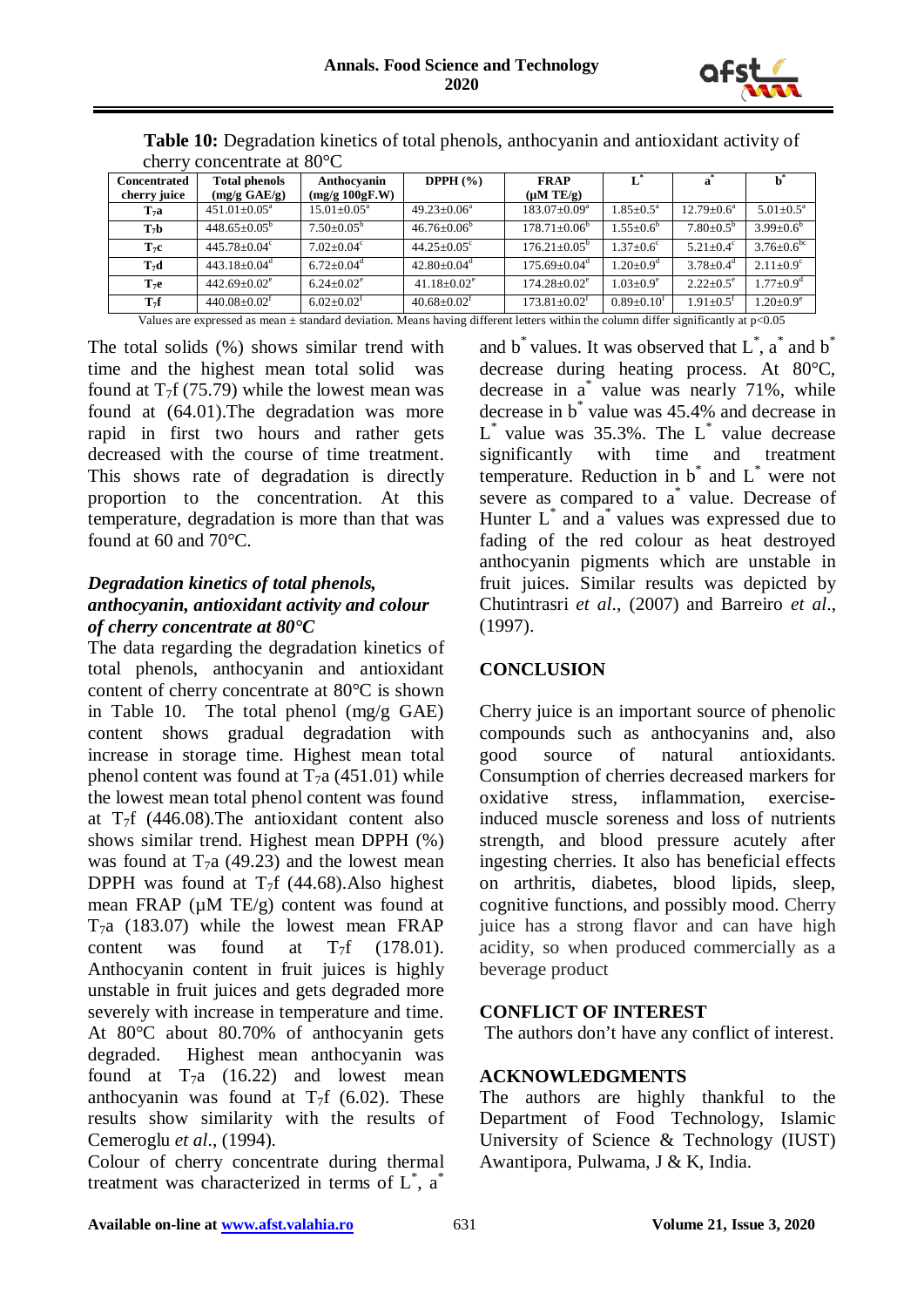

#### **REFERENCES**

- [1] Abd El-Fadeel, M.G. (1981).Studied on some fruit juice concentrates, Ph.D. Thesis, Fac.Of Agric., Zagazig Univ.,Egypt.
- [2] AOAC (2000) Official Methods of Analysis. 17th Edition, The Association of Official Analytical Chemists, Gaithersburg, MD, USA. Methods 925.10, 65.17, 974.24, 992.16.
- [3] Barreiro JA, Milano M, Sandoval AJ, (1997). Kinetics of colour change of double concentrated tomato paste during thermal treatment. Journal of Food Engineering; 33:359-371.
- [4] Benzie I.F., Strain J.J. (1996). The ferric reducing ability of plasma (FRAP) as a measure of "antioxidant power": the FRAP assay. [Anal Biochem.](https://www.ncbi.nlm.nih.gov/pubmed/8660627) 1996 Jul 15;239(1):70-6.
- [5] Brand-Miller, J., & Foster-Powell., K. (1999). Diets with a low glycemic index: from theory to practice. Nutrition Today, 34, 64-72.
- [6] Burdula H.S., Koca, N. and Karadeniz, F., (2003). Effect of storage on non-enzymatic browning of apple juice concentrates. Food Chemistry 80, 91-97.
- [7] Cemerogle B., Velioglu S., Isik S (1994). Degradation Kinetics of Anthocyanins in Sour Cherry Juice and Concentrate. Journal of Food Science 59 (6), 1216-1218.
- [8] Chutintrasri B, Noomhorm A, (2007). Colour degradation kinetics of pineapple puree during thermal processing. Swiss Society of Food Science and Technology 40:300-306.
- [9] Dyab, A.S., El-Desouky, A.I., Bahlol, H.E.M and Soliman, S.A. (2003). Production of concentrated apricot and peach juice. J. Agric. Sci., Mansoura Univ. 28(6): 4741-4756.
- [10]Gunduz K. (2013) Morphological and phytochemical properties of Mahonia aquifolium from Turkey. Pakistan Journal of Agricultural Sciences 50(3):439-443
- [11]Ibrahim, M.M. (1985). Studies on production of concentrates for carbonated beverages. Ph.D. Thesis, Fac. Of Agric., Cairo Univ., Egypt.
- [12]Imtiyaz Ahmad, Khursheed Aalum, Bharty Kumar (2013). Preserve and candy development of sweet cherry (Prunus avium L.). International Journal of Science and Research Volume 5 Issue 7.
- [13]Jakobek, L., Seruga, M., Seruga, B., Novak, I., & Medvidovic-Kosanovic, M. (2009). Phenolic compound composition and antioxidant activity of fruits of Rubus and Prunus species from Croatia. International Journal of Food Science and Technology, 44, 860-868.
- [14]Jinping Cao, Qing Jiang, Juanying Lin, Xian Li, Chongde Sun, Kunsong Chen (2015). Physicochemical characterisation of four cherry species (Prunus spp.) grown in china. Food chemistry 173, 855-863.
- [15]Koca, N. Burdulu, S. and Karadeniz, F., (2003). Kinetics of non-enzymatic browning reaction in citrus juice concentrates during storage. Journal of Food Engineering 27, 353-360.
- [16]Kim D.O., Heo H.J., Kim Y.J., (2005). Sweet and Sour Cherry Phenolics and Their Protective Effects on Neuronal Cells. Journal of Agricultural and Food Chemistry 53(26):9921-7
- [17]Klein, B.P. and Perry, A.K. (1982) Ascorbic Acid and Vitamin A Activity in Selected Vegetables from Different Geographical Areas of the United Sates. Journal of Food Science, 47, 941-945.
- [18] Kumar B., Singh S.D. (2015). Processing Effect on Sweet Cherry into Sweet Cherry Juice Concentrate with Special Reference to its Quality Characteristics. International Journal of Science and Research (IJSR) ISSN (Online): 2319-7064.
- [19]Lee J, Koo N, Min DB. Reactive oxygen species, aging, and antioxidative nutraceuticals. Compr. Rev Food Sci Food Saf. 2004;3:21–33
- [20]Mir, M.A. and Nath, N. (1993). Storage changes in fortified mango bars. J. Food Sci. and Tech., 30(4): 279-282
- [21]Maskin M (2006) Production of pomegranate (Punica granatum L.) Juice concentrate by various heating methods: